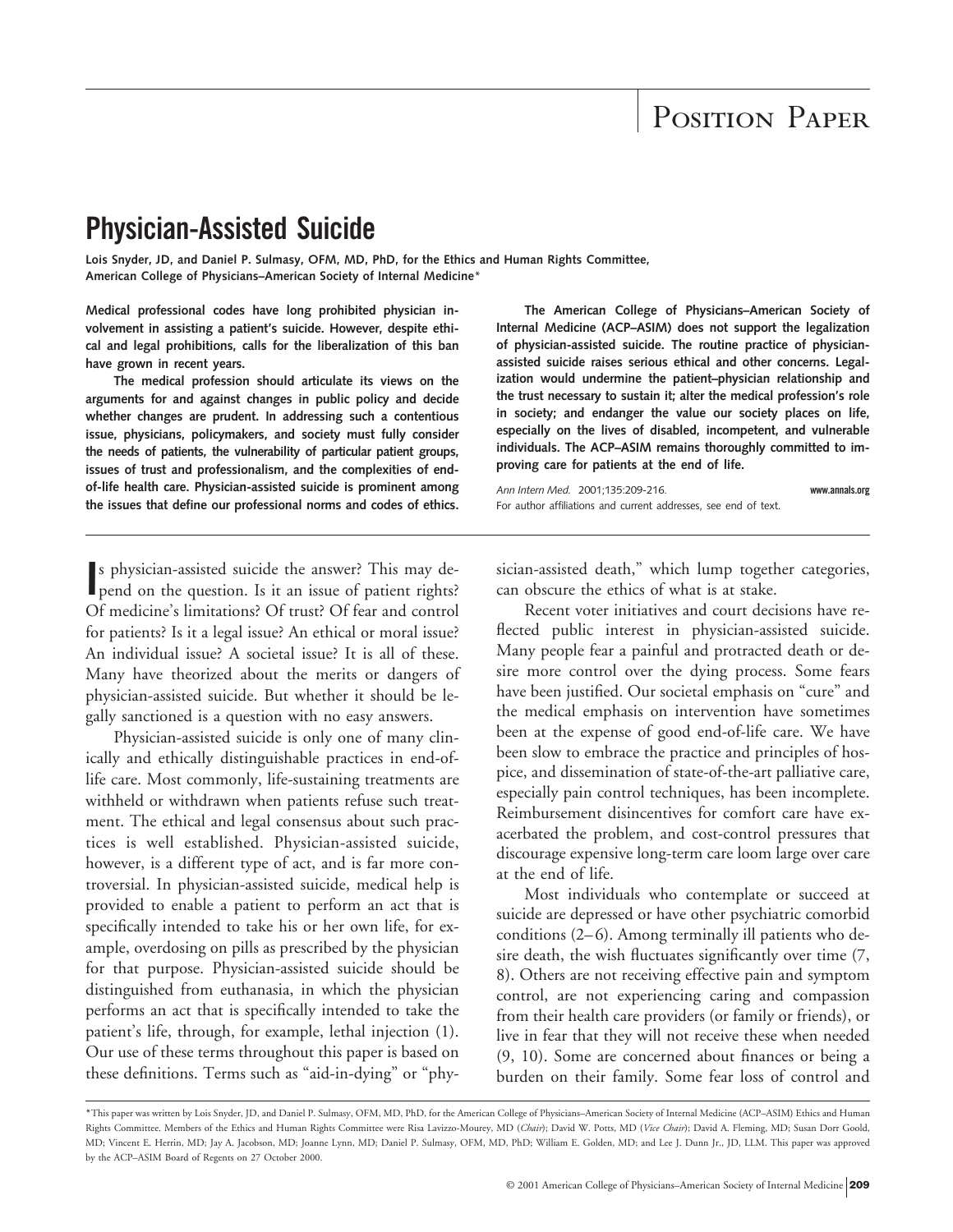self-image or the prospect of being in a long-term care or other facility. Some are alone, or are vulnerable in other ways.

The Institute of Medicine's report, "Approaching Death: Improving Care at the End of Life," found endof-life care in the United States to be lacking in many ways (11), as did the \$28 million Study to Understand Prognoses and Preferences for Outcomes and Risks of Treatment (12, 13). The cultural norm of medicine and of hospital life is to fight hard to preserve life, and in most cases this is the right thing to do. However, inappropriate aggressive care at the end of life can be emotionally, physically, and financially detrimental to patients, their families, and health care providers.

#### **CLINICAL DUTIES: REACHING CONSENSUS ON PALLIATIVE CARE**

Traditionally, the decision to forgo life-sustaining treatment has been ethically, legally, and clinically distinguished from a request for physician assistance with suicide or euthanasia (14–16). Although the Hippocratic Oath proscribes euthanasia and assisted suicide (17), abating treatment has been considered appropriate when patients are "overmastered by disease" (18). Some lower-court decisions have questioned the importance of this distinction (19), but the U.S. Supreme Court has consistently distinguished the refusal of treatment from suicide (20, 21). The withdrawal of treatment based on patient wishes respects a patient's right to be free of unwanted medical treatment, while physician-assisted suicide and euthanasia invoke a right to have the physician provide a new intervention for the patient (22). The American College of Physicians–American Society of Internal Medicine (ACP–ASIM) continues to believe that this distinction is important (23).

Patients have a firmly established legal right to refuse unwanted medical treatment. Physicians should not refrain from withholding or withdrawing medical interventions according to now well-established ethical and clinical standards. Patients might otherwise feel pressured to refuse a trial of life-sustaining treatment, or even to request assisted suicide or active euthanasia, in order to avoid what they fear might become prolonged use of life support.

Patients often fear the prospect of unrelieved pain. Many patients with terminal illness are, in fact, undermedicated (24–27). Some physicians withhold pain medication because of largely ungrounded fears that terminally ill patients will become tolerant of or addicted to the medication or will abuse medications (24). When patients select palliation as their highest goal, physicians should make relief of suffering the highest priority (23). Some physicians withhold palliative doses of opioids because they fear that the required higher doses may hasten death through respiratory suppression. Usually, adequate pain relief does not hasten death (28). Even if life may be shortened, there is strong support for increasing medications for terminally ill patients to levels that relieve pain (23, 29, 30).

#### **THE QUESTION OF PHYSICIAN-ASSISTED SUICIDE**

For years, the consensus has been that, after a careful weighing of patient autonomy, medical beneficence, and societal interests, a patient may forgo life-sustaining treatment. Some now argue that physician-assisted suicide is the logical next step.

Suicide and attempted suicide have been decriminalized in the United States. They are now subjects of mental health law, not criminal law. Society does, however, seek to prevent suicide by allowing others to intervene to prevent acts of self-destruction and involuntary hospitalization and by criminalizing the aiding of a suicide.

Our society and the medical profession are divided on the issue of legalizing physician-assisted suicide and euthanasia for patients at the end of life. In the past, the ACP–ASIM and others have questioned whether a blanket condemnation of physician-assisted suicide, with no other comment, misses an opportunity to improve the care of dying patients (23, 31–34). Polls show significant public support (35, 36), and many physicians, while reluctant to perform assisted suicide or euthanasia themselves, support the legalization of assisted suicide (37–42). Nonetheless, assisting a suicide remains a specific statutory offense in most states (2). Euthanasia is illegal everywhere in the United States.

One state—Oregon—has legalized physician-assisted suicide (43–45). In other states, recent referenda and bills to legalize assisted suicide have been defeated (46– 49), and 15 states newly criminalized it between 1986 and 1999 (50, 51). Other countries have experimented with physician-assisted suicide and euthanasia. In the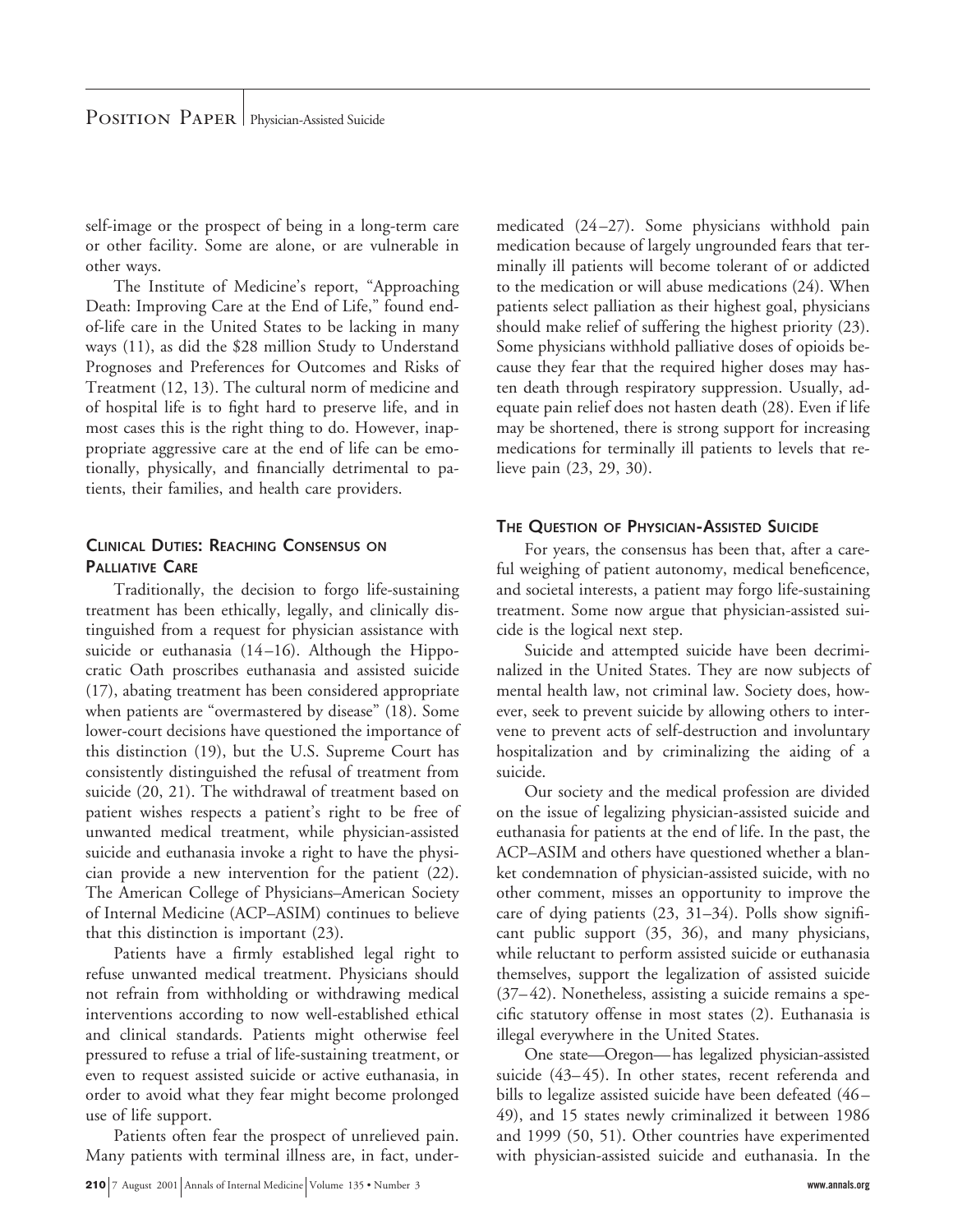Netherlands, both practices had been illegal but tolerated under detailed guidelines. Recently, these practices were legalized (52). Euthanasia was briefly legalized, from July 1996 to March 1997, in the Northern Territory of Australia (53).

#### **THE U.S. SUPREME COURT DECISIONS ON ASSISTED SUICIDE**

In landmark decisions in July 1997, the U.S. Supreme Court ruled that there is no constitutional right to assisted suicide (21, 54). Given the lack of consensus in this country on legalization, the uncertainties about whether regulation could confine the practice to competent terminally or irreversibly ill persons, the current inadequate provision of palliative care, and the collective failure of our society to assure universal access to health care, the finding of a new constitutional right to physician-assisted suicide would have foreclosed debate.

A ruling by one of the lower courts—the Ninth U.S. Circuit Court of Appeals—in *Compassion in Dying v. Washington* (55), was the first federal appellate court decision on physician-assisted suicide. In this case, it was held that individuals have a right to choose how and when they die. As applied to the limited circumstance of the competent, terminally ill adult who wants a physician's prescription for a lethal dose of medication, the Washington State criminal statute banning physicianassisted suicide was found unconstitutional as a violation of the Due Process Clause of the 14th Amendment. That clause says a state may not "deprive any person of life, liberty, or property without due process of law."

By contrast, in recognition of previous decisions by the Supreme Court, the Second Circuit had said it specifically declined to "identify a new fundamental right in the absence of a clear direction from the Court whose precedents we are bound to follow." Instead, in *Quill v. Vacco* (19), the Second Circuit found a New York law to be unconstitutional on much narrower grounds. The Equal Protection Clause of the 14th Amendment says that no state shall "deny to any person within its jurisdiction the equal protection of the laws." The law was found to violate that clause because competent patients at the end of life were being treated differently: Some patients could refuse life-sustaining treatment and thereby hasten death, but others were prohibited from seeking prescriptions from physicians to hasten death.

The U.S. Supreme Court did not find either of the

lower-court decisions persuasive. Instead, the Supreme Court specifically distinguished refusal of treatment from physician-assisted suicide. Refusal of treatment, the Court concluded, is about being free of the bodily invasion of unwanted medical treatment, not a right to something. This can be seen as a "negative right"—a form of right of which Americans have many—and differs from a positive right to secure assistance to kill oneself and control the manner and timing of death (56). While the U.S. Supreme Court ruled that there is no constitutional right to assisted suicide and that states may prohibit it, the Court also left open the possibility that individual states could legalize it, as Oregon has done in limited circumstances.

#### **ARGUMENTS FOR LEGALIZING PHYSICIAN-ASSISTED SUICIDE**

Providing more and better palliative and other care will undoubtedly help quell the demand for assisted suicide (10, 57). This includes measures such as increasing access to hospice care, improving physician training in the principles and clinical science of palliative care, improving hospital and nursing home capabilities in palliative care, financing for palliative care, and creating openness to discussions about the end of life between physicians and patients. These and other measures could reduce public anxiety and fear about death and the desire for physician-assisted suicide but will not eliminate all requests.

In the first 56 cases of physician-assisted suicide that occurred since the implementation of the Oregon assisted suicide law, the decision to seek physician-assisted suicide was more often associated with concerns about loss of autonomy and control, not fear of pain or suffering (58, 59). In the Netherlands, loss of control and "tiredness of life" were much more commonly reported than pain as the reasons for requesting euthanasia (60).

Arguments supporting physician-assisted suicide highlight the duty to relieve patient suffering or stem from a vigorous understanding of the duty to respect patient autonomy (61). The suffering of patients at the end of life can be great. It includes the suffering occasioned by somatic symptoms, such as pain and nausea, or psychological conditions, such as depression and anxiety. It encompasses interpersonal suffering (due to dependency on other persons or to unresolved interpersonal conflicts) or existential suffering (based on a sense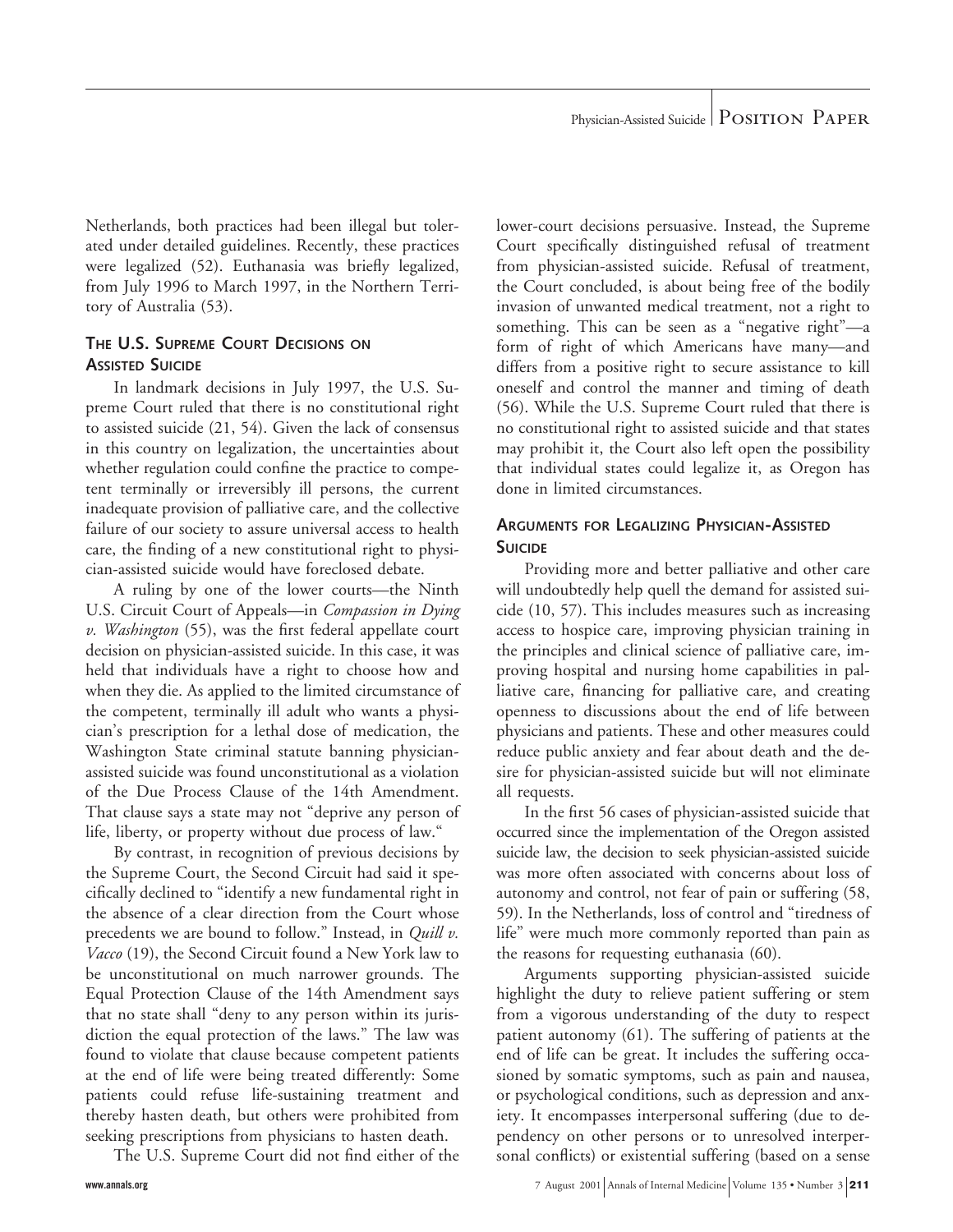of hopelessness, indignity, or the belief that one's life has ended in a biographical sense but not yet ended biologically). In certain clinical situations, some aspects of suffering cannot be satisfactorily controlled with standard pharmacologic or surgical interventions. Many proponents of assisted suicide have argued that trust is eroded when physician-assisted suicide is not an option, or an option for discussion, in these circumstances. Physicianassisted suicide is, in this view, an act of compassion that respects patient choice and fulfills an obligation of nonabandonment (62–64).

Positions in favor of legalizing physician-assisted suicide are related to the contemporary trend toward emphasizing patient autonomy in bioethics and law. It is argued that the decision to end one's life is intensely personal and private, harms no one else, and ought not be prohibited by the government or the medical profession (65, 66).

#### **ARGUMENTS AGAINST LEGALIZING PHYSICIAN-ASSISTED SUICIDE: THE ACP–ASIM'S POSITION**

The arguments in favor of legalizing physicianassisted suicide are weighty, and compelling individual cases of suffering are distressing. However, after carefully considering all the arguments, the ACP–ASIM is opposed to the legalization of physician-assisted suicide, even in limited circumstances.

First, one can raise serious questions about whether medicine should arrogate to itself the task of relieving all human suffering, even near the end of life. Our culture's goal of eliminating death is a false goal. Likewise, the medical profession might better serve patients by acknowledging that the elimination of all human suffering is also a false goal that, if pursued, will ultimately lead to bad medical care (67). Good medicine demands compassion for the dying, but compassion needs reason too (68).

Physicians ought to use their skills to eliminate or alleviate the medical conditions that cause suffering at the end of life. This includes the palliation of both somatic symptoms, such as pain and nausea, and psychological conditions, such as depression and anxiety. But the feeling of helplessness shared by both patient and physician when the patient continues to suffer despite the power of contemporary medical palliative technology is not sufficient to justify assistance with suicide.

Etymologically, to be *compassionate* means to "suffer with" another person. The physician who remains with the dying patient but has not participated in assisted suicide on the patient's request has not acted without compassion, nor has she or he abandoned the patient (67, 69, 70). When patients continue to suffer from physical symptoms or psychiatric syndromes despite the best efforts at palliation, physicians should vigorously pursue the alleviation of these symptoms, even at the risk of unintentionally hastening death (23, 71). But when the patient's suffering is interpersonal, existential, or spiritual, the tasks of the physician are to remain present, to "suffer with" the patient in compassion, and to enlist the support of clergy, social workers, family, and friends in healing the aspects of suffering that are beyond the legitimate scope of medical care.

The profession's most consistent ethical traditions have always emphasized healing and comfort and have demurred at the idea that a physician should intentionally bring about the death of any patient (72, 73). Pronouncements against euthanasia and assisted suicide date back to the Hippocratic Oath (17) and have formed the ethical backbone for professional opposition to the practice of physician-assisted suicide (71). While a professional ethic is not an absolute and does not trump all other claims, "its balancing weight is not simply the force of present arguments or powers, but derives from the way the norms have been constructed in the history of the profession" (74). Assisting in suicide carries with it the danger of compromising the patient–physician relationship and the trust necessary to sustain it (75). It also undermines the integrity of the profession and diverts attention from the real issues in the care of the dying, subverting the social role of the physician as healer, and altering the meaning of beneficence in medical practice (76).

Nor is respect for patient autonomy and privacy so absolute that these values are sufficient to justify assistance with suicide (77). Respect for personal autonomy is important, but autonomy is not self-justifying. Just as society can direct that no one has the "right" to sell himself or herself into slavery, so too can society direct that no one has a "right" to assistance with suicide (78).

Both society in general and the medical profession in particular have important duties to safeguard the value of human life. This duty applies especially to the most vulnerable members of society—the sick, the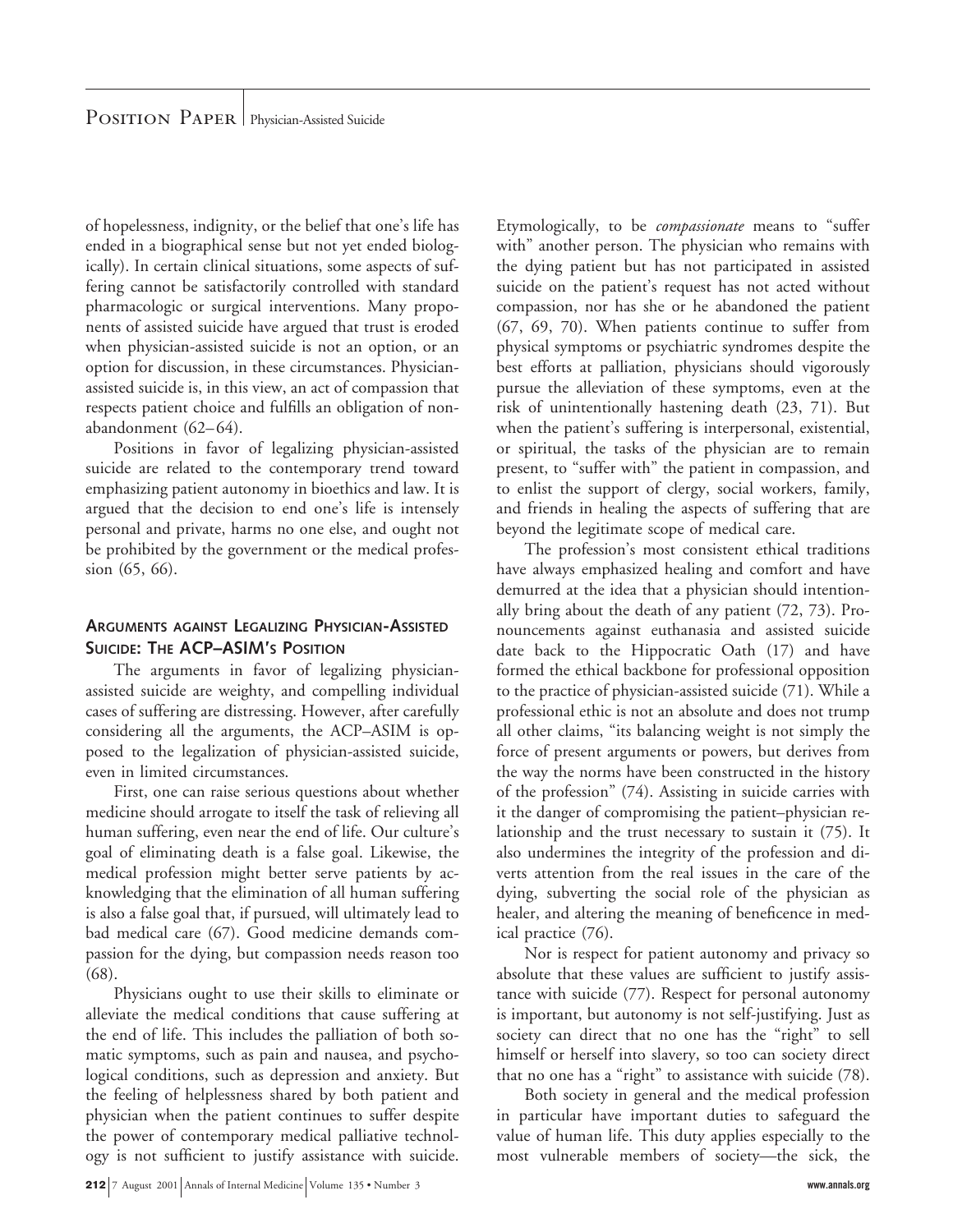elderly, the disabled, the poor, ethnic minorities, and other vulnerable persons. In the long run, such persons might come to be further discounted by society, or even to view themselves as unproductive and burdensome, and on that basis, "appropriate" candidates for assistance with suicide (2, 57, 79). The troublesome idea that euthanasia or assisted suicide might become civic or moral duties for such persons, once satirized by Trollope (80), has already been seriously proposed in the context of the U.S. debate over these issues (81).

If physician-assisted suicide is legally permitted yet restricted to the terminally ill adult with full decisionmaking capacity, it will inevitably raise legal concerns about arbitrary discrimination (82). The practice therefore will probably broaden to include nonconsenting and non–terminally ill persons. And because some patients cannot take pills or push buttons, they will also appear to be victims of arbitrary discrimination unless the practice is broadened from assisted suicide to euthanasia, in which the physician will perform the life-ending act for the patient.

Finally, the power to prescribe assisted suicide carries a profound potential for misuse and abuse (61, 83). The creation of a formal role for physicians to assist patients with suicide in an era of health care cost containment is especially troublesome (84). A broad right to physician-assisted suicide in a country with no general right to health care would be, at best, ironic.

Some have proposed guidelines and regulatory safeguards (85–88). A task force in Oregon produced a guidebook for health care providers implementing the Oregon Death with Dignity Act (89). But other observers question whether proposed guidelines have been (90) or can ever be (16, 91) effective. It also remains far from clear that any array of regulations can adequately function to oversee this practice and protect the vulnerable, as the Dutch experience with physician-assisted suicide and euthanasia seems to indicate. Euthanasia undertaken without an explicit request by the patient (92–94) in part prompted a re-examination of Dutch guidelines and more restrictive rules (95). Serial surveys of the experiences of patients in the Netherlands and Oregon will not settle disputes about the possibility of abuse. The data themselves are subject to conflicting interpretation (96–99), and concerns about subtle long-term changes in attitudes and practices are unlikely to be detected by simple surveys.

Further, while limiting the practice to the terminally ill has been proposed as a safeguard, prognostication raises serious practical concerns (100, 101). Often it is impossible to predict exactly how long a terminally ill patient has to live or to what extent cognitive capacity will be damaged or impaired by disease or injury. In addition, many patients do not have a long-standing relationship with a physician who knows them well, an obvious prerequisite to any meaningful discussion of voluntary informed choice about assistance with suicide. When a sound relationship does exist, it is difficult to see how law, regulations, and bureaucracy will not imperil the very trust that allows the best end-of-life care to flourish. Moreover, it would seem that detailed regulation undermines the extraordinarily personal nature at the essence of the right that is sought.

#### **RESPONDING TO PATIENT REQUESTS FOR ASSISTED SUICIDE OR EUTHANASIA**

Some patients now request active physician assistance with suicide, and will continue to do so. The first duty of physicians must be to optimize their skills in assessing and treating pain, assessing and optimizing function, identifying depression, coordinating the efforts of other members of the health care team, and using community-based services and hospice care to decrease the typically enormous financial and emotional burdens on the patient's home life and caregivers (23). For the patient who directly or indirectly requests assisted suicide, the physician should first reassess how well the treatment plan is meeting the patient's medical, social, psychological, and spiritual needs and fears. The physician should explore the reasons for the request, try to understand its meaning, keep dialogue open, and affirm that he or she will not abandon the patient (102). Modern medicine at the end of life, with its daunting technological complexities, its potential for prolonging suffering, and its enormous costs to loved ones (103), adds to the complexity of these problems.

### **CONCLUSION: MEDICINE'S ROLE IN A SOCIETAL DECISION**

All of the moral and other questions raised by the broader issue of suicide cannot be answered here, nor should medicine be the only voice that rightfully speaks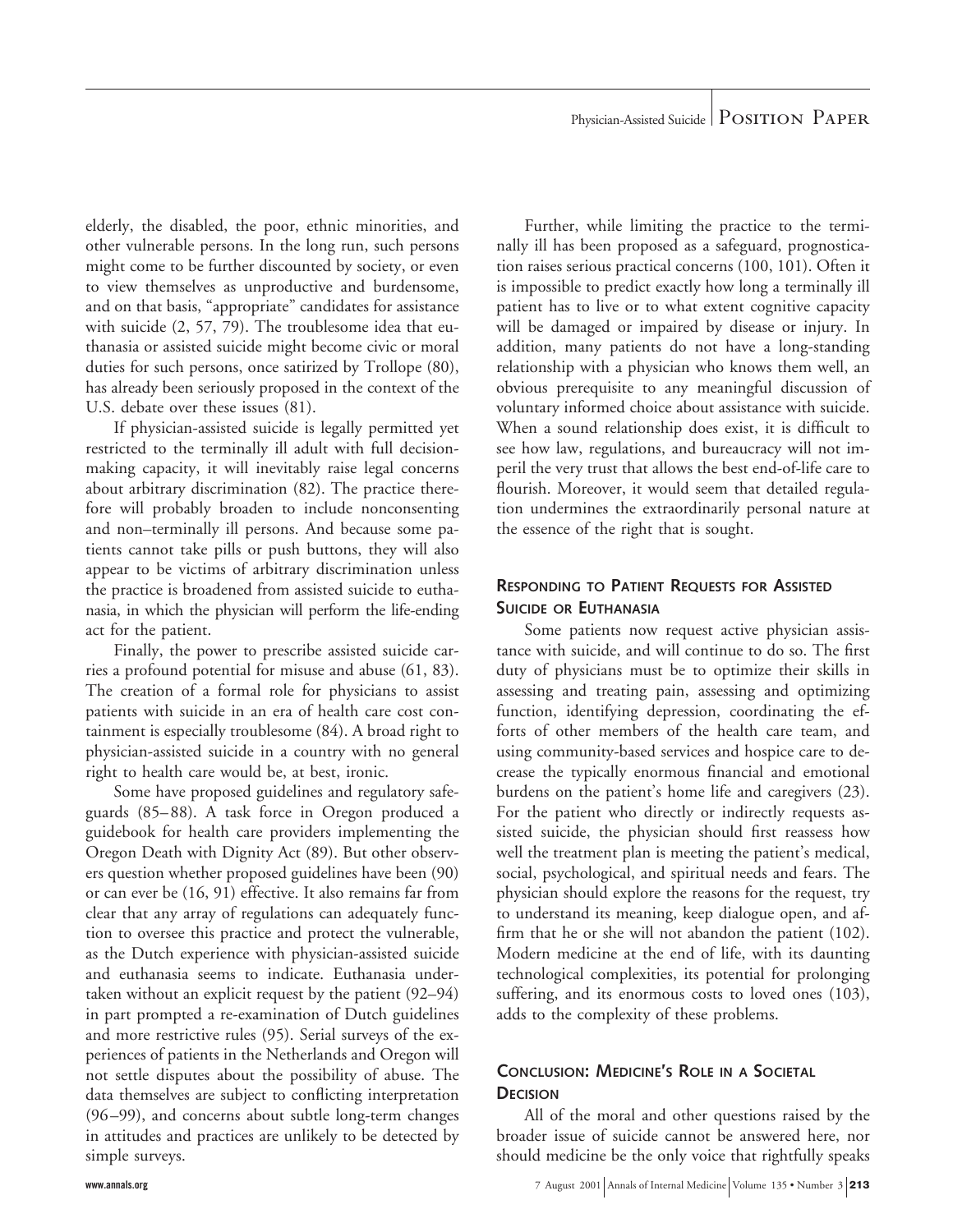to public policy on assisted suicide. It is, however, medicine's responsibility to take a position on physicianassisted suicide.

We recognize that the thoughtful arguments of those who support the legalization of physician-assisted suicide are weighty and that particular cases will remain medically and ethically challenging. However, they do not outweigh the other vital interests at stake, nor do they warrant the risks associated with the legalization of physician-assisted suicide. Therefore, the ACP–ASIM concludes that physician-assisted suicide should be legally prohibited.

To the extent that this is a dilemma partly due to the failings of medicine to adequately provide good care and comfort at the end of life, medicine can and should do better. We must solve the real and pressing problems of inadequate care, not avoid them through solutions such as physician-assisted suicide. A broad right to physician-assisted suicide could undermine efforts to marshal the needed resources, and the will, to ensure humane and dignified care for all persons facing terminal illness or severe disability.

The ACP–ASIM again affirms a professional ethic to improve the care of patients and families facing these issues (104). But physician-assisted suicide should not become standard medical care. The ramifications are too disturbing for the patient–physician relationship and the trust necessary to sustain it; for the medical profession's role in society; and for the value our society places on life, especially on the lives of disabled, incompetent, and vulnerable persons.

In summary, the ACP–ASIM does not support the legalization of physician-assisted suicide. Its practice would raise serious ethical and other concerns, as outlined above. Physicians cannot give to individuals the control over the manner and timing of death that some seek. But, throughout patients' lives, including as patients face death, medicine must strive to give patients the care, compassion, and comfort they need and deserve.

From the American College of Physicians–American Society of Internal Medicine.

**Requests for Single Reprints:** Lois Snyder, JD, American College of Physicians–American Society of Internal Medicine, 190 N. Independence Mall West, Philadelphia, PA 19106.

**Current Author Addresses:** Ms. Snyder: American College of Physicians– American Society of Internal Medicine, 190 N. Independence Mall West, Philadelphia, PA 19106.

Dr. Sulmasy: Center for Clinical Bioethics, Room 236, Georgetown University Medical Center, Washington, DC 20007.

#### **References**

1. **Miller FG, Fins JJ, Snyder L.** Assisted suicide compared with refusal of treatment: a valid distinction? University of Pennsylvania Center for Bioethics Assisted Suicide Consensus Panel. Ann Intern Med. 2000;132:470-5. [PMID: 10733447]

2. The New York State Task Force on Life and the Law. When Death is Sought: Assisted Suicide and Euthanasia in the Medical Context. Albany, NY: New York State Task Force on Life and the Law; 1994.

3. **Conwell Y, Caine ED.** Rational suicide and the right to die. Reality and myth. N Engl J Med. 1991;325:1100-3. [PMID: 1891013]

4. **Block SD.** Assessing and managing depression in the terminally ill patient. ACP–ASIM End-of-Life Care Consensus Panel. American College of Physicians– American Society of Internal Medicine. Ann Intern Med. 2000;132:209-18. [PMID: 10651602]

5. **Baile WF, DiMaggio JR, Schapira DV, Janofsky JS.** The request for assistance in dying. The need for psychiatric consultation. Cancer. 1993;72:2786-91. [PMID: 8402505]

6. **Hendin H.** Suicide, assisted suicide, and medical illness. J Clin Psychiatry. 1999;60 Suppl 2:46-50. [PMID: 10073387]

7. **Chochinov HM, Wilson KG, Enns M, Mowchun N, Lander S, Levitt M, et al.** Desire for death in the terminally ill. Am J Psychiatry. 1995;152:1185-91. [PMID: 7625468]

8. **Chochinov HM, Tataryn D, Clinch JJ, Dudgeon D.** Will to live in the terminally ill. Lancet. 1999;354:816-9. [PMID: 10485723]

9. **Buchan ML, Tolle SW.** Pain relief for dying persons: dealing with physicians' fears and concerns. J Clin Ethics. 1995;6:53-61. [PMID: 7632997]

10. **Foley KM.** The relationship of pain and symptom management to patient requests for physician-assisted suicide. J Pain Symptom Manage. 1991;6:289-97. [PMID: 1856503]

11. **Field MJ, Cassel CK, eds.** Approaching Death: Improving Care at the End of Life. Washington, DC: National Academy Pr; 1997.

12. **Phillips RS, Hamel MB, Covinsky KE, Lynn J.** Findings from SUPPORT and HELP: an introduction. Study to Understand Prognoses and Preferences for Outcomes and Risks of Treatment. Hospitalized Elderly Longitudinal Project. J Am Geriatr Soc. 2000;48:S1-5. [PMID: 10809450]

13. A controlled trial to improve care for seriously ill hospitalized patients. The study to understand prognoses and preferences for outcomes and risks of treatments (SUPPORT). The SUPPORT Principal Investigators. JAMA. 1995;274: 1591-8. [PMID: 7474243]

14. **Sulmasy DP.** Killing and allowing to die: another look. J Law Med Ethics. 1998;26:55-64, 4. [PMID: 11067586]

15. **Annas GJ.** The promised end—constitutional aspects of physician-assisted suicide. N Engl J Med. 1996;335:683-7. [PMID: 8687526]

16. **Lynn J, Cohn F, Pickering JH, Smith J, Stoeppelwerth AM.** American Geriatrics Society on physician-assisted suicide: brief to the United States Supreme Court. J Am Geriatr Soc. 1997;45:489-99. [PMID: 9100720]

17. **Hippocrates.** The oath. In: Jones WH, ed. Hippocrates I. Cambridge, MA: Harvard Univ Pr; 1923:289-301.

18. **Hippocrates.** The art. In: Jones WH, ed. Hippocrates II. Cambridge, MA: Harvard Univ Pr;1923:193.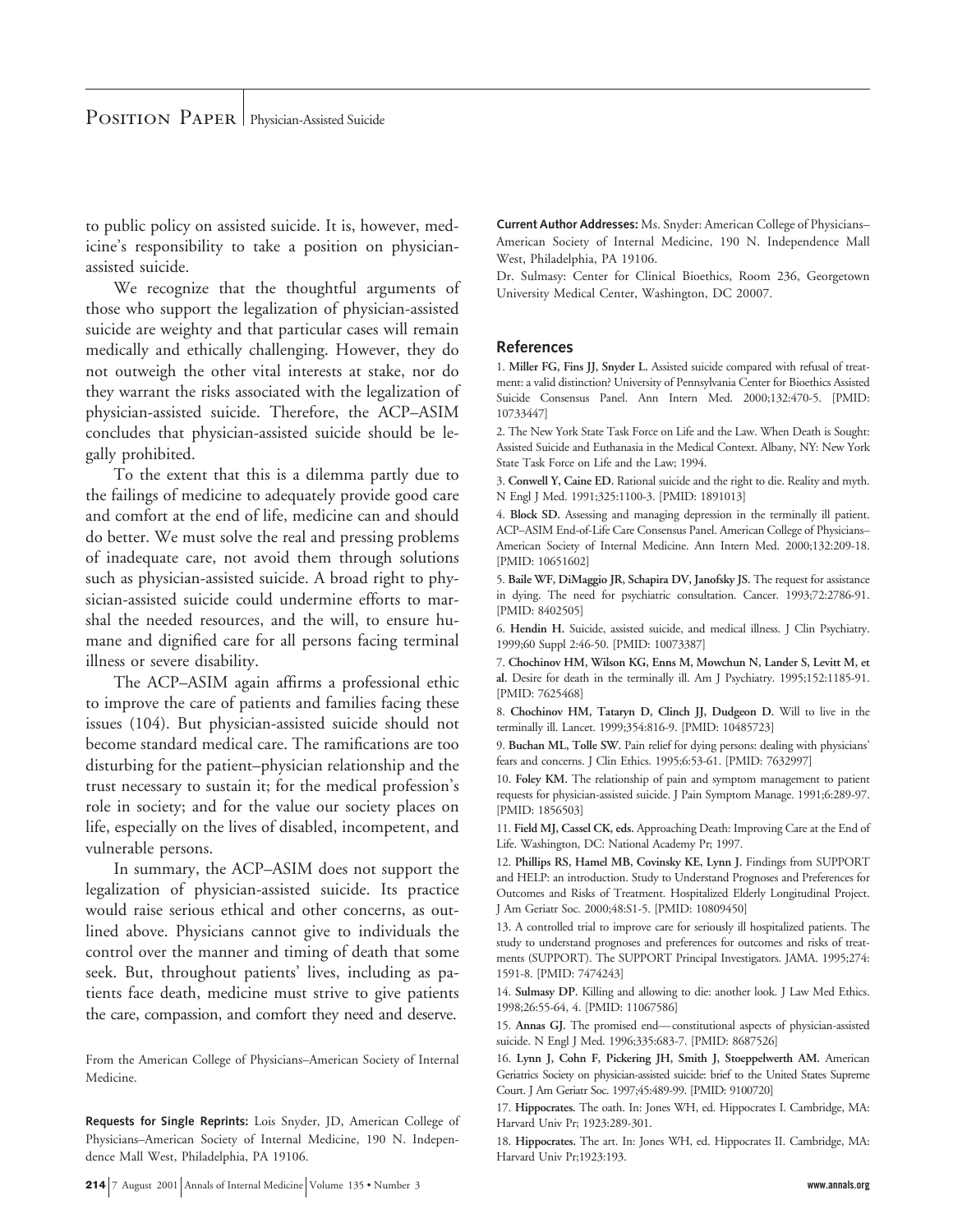19. *Quill v. Vacco* 80 F.3d 716 (2d Cir. 1996).

20. *Cruzan v. Director, Missouri Dept. of Health*, 110 S.Ct 2841 (1990).

21. *Vacco v. Quill*, 117 S.Ct. 2293 (1997).

22. **Gert B, Bernat JL, Mogielnicki RP.** Distinguishing between patient's refusals and requests. Hastings Cent Rep. 1994;24:13-5. [PMID: 7960698]

23. Ethics manual. Fourth edition. American College of Physicians. Ann Intern Med. 1998;128:576-94. [PMID: 9518406]

24. **Von Roenn JH, Cleeland CS, Gonin R, Hatfield AK, Pandya KJ.** Physician attitudes and practice in cancer pain management. A survey from the Eastern Cooperative Oncology Group. Ann Intern Med. 1993;119:121-6. [PMID: 8099769]

25. **Max MB.** Improving outcomes of analgesic treatment: is education enough? Ann Intern Med. 1990;113:885-9. [PMID: 2240903]

26. **Cleeland CS, Gonin R, Hatfield AK, Edmonson JH, Blum RH, Stewart JA, et al.** Pain and its treatment in outpatients with metastatic cancer. N Engl J Med. 1994;330:592-6. [PMID: 7508092]

27. **Abrahm JL.** Management of pain and spinal cord compression in patients with advanced cancer. ACP–ASIM End-of-life Care Consensus Panel. American College of Physicians–American Society of Internal Medicine. Ann Intern Med. 1999;131:37-46. [PMID: 10391814]

28. **Fohr SA.** The double effect of pain medication: separating myth from reality. Journal of Palliative Medicine. 1998;1:315-26.

29. **Quill TE, Dresser R, Brock DW.** The rule of double effect—a critique of its role in end-of-life decision making. N Engl J Med. 1997;337:1768-71. [PMID: 9392707]

30. **Sulmasy DP, Pellegrino ED.** The rule of double effect: clearing up the double talk. Arch Intern Med. 1999;159:545-50. [PMID: 10090110]

31. **Tolle SW, Snyder L.** Physician-assisted suicide revisited: comfort and care at the end of life. In: Snyder L, ed. Ethical Choices: Case Studies for Medical Practice. Philadelphia: American Coll of Physicians; 1996.

32. **Cassel CK, Meier DE.** Morals and moralism in the debate over euthanasia and assisted suicide. N Engl J Med. 1990;323:750-2. [PMID: 2388673]

33. **Quill TE.** Doctor, I want to die. Will you help me? JAMA. 1993;270:870-3. [PMID: 8340988]

34. Physician-assisted suicide: toward a comprehensive understanding. Report of the Task Force on Physician-assisted Suicide of the Society for Health and Human Values. Acad Med. 1995;70:583-90. [PMID: 7612124]

35. **Blendon RJ, Szalay US, Knox RA.** Should physicians aid their patients in dying? The public perspective. JAMA. 1992;267:2658-62. [PMID: 1573758]

36. **Gillespie M.** Kevorkian to face murder charges. Gallup News Service, 19 March 1999. Available at www.gallup.com/poll/releases/pr990319.asp. Accessed on 5 January 2001.

37. **Bachman JG, Alcser KH, Doukas DJ, Lichtenstein RL, Corning AD, Brody H.** Attitudes of Michigan physicians and the public toward legalizing physician-assisted suicide and voluntary euthanasia. N Engl J Med. 1996;334: 303-9. [PMID: 8532027]

38. **Back AL, Wallace JI, Starks HE, Pearlman RA.** Physician-assisted suicide and euthanasia in Washington State. Patient requests and physician responses. JAMA. 1996;275:919-25. [PMID: 8598619]

39. **Emanuel EJ, Fairclough DL, Daniels ER, Clarridge BR.** Euthanasia and physician-assisted suicide: attitudes and experiences of oncology patients, oncologists, and the public. Lancet. 1996;347:1805-10. [PMID: 8667927]

40. **Fried TR, Stein MD, O'Sullivan PS, Brock DW, Novack DH.** Limits of patient autonomy. Physician attitudes and practices regarding life-sustaining treatments and euthanasia. Arch Intern Med. 1993;153:722-8. [PMID: 8447710]

41. **Lee MA, Nelson HD, Tilden VP, Ganzini L, Schmidt TA, Tolle SW.**

Legalizing assisted suicide—views of physicians in Oregon. N Engl J Med. 1996; 334:310-5. [PMID: 8532028]

42. **Shapiro RS, Derse AR, Gottlieb M, Schiedermayer D, Olson M.** Willingness to perform euthanasia. A survey of physician attitudes. Arch Intern Med. 1994;154:575-84. [PMID: 8122951]

43. Oregon Death with Dignity Act. Oregon Revised Statutes 127.800-127.897. 44. **Annas GJ.** Death by prescription. The Oregon initiative. N Engl J Med. 1994;331:1240-3. [PMID: 7935680]

45. **Alpers A, Lo B.** Physician-assisted suicide in Oregon. A bold experiment. JAMA. 1995;274:483-7. [PMID: 7629958]

46. **Gross J.** Voters turn down mercy killing idea. The New York Times. 7 November 1991:B16.

47. **Boschert S.** California narrowly rejects MD-assisted dying. Internal Medicine News and Cardiology News. 1992; 1 December:3, 20.

48. **Cain C, Kiska T.** Voters overwhelmingly reject assisted suicide. The Detroit News. 1998; 4 November:A1.

49. **Goad M.** Voters reject assisted suicide. Portland Press Herald. 2000; 8 November:1A.

50. **Pratt DA.** Too many physicians: physician-assisted suicide after Glucksberg/ Quill. Albany Law Journal of Science and Technology. 1999;9:161.

51. Maryland Annotated Code At. 27, § 416 (1999).

52. **Simons M.** Dutch becoming first nation to legalize assisted suicide. New York Times. 2000; 29 November:A3.

53. **Kissane DW, Street A, Nitschke P.** Seven deaths in Darwin: case studies under the Rights of the Terminally Ill Act, Northern Territory, Australia. Lancet. 1998;352:1097-102. [PMID: 9798585]

54. *Washington v. Glucksberg*, 117 S.Ct. 2258 (1997).

55. *Compassion in Dying v. Washington*, 79 F.3d 790 (9th Cir.1996).

56. **Snyder L.** Life, death, and the American College of Physicians: the Cruzan case [Editorial]. Ann Intern Med. 1990;112:802-4. [PMID: 2344110]

57. **Sachs GA, Ahronheim JC, Rhymes JA, Volicer L, Lynn J.** Good care of dying patients: the alternative to physician-assisted suicide and euthanasia. J Am Geriatr Soc. 1995;43:553-62. [PMID: 7537289]

58. **Chin AE, Hedberg K, Higginson GK, Fleming DW.** Legalized physicianassisted suicide in Oregon—the first year's experience. N Engl J Med. 1999;340: 577-83. [PMID: 10021482]

59. **Sullivan AD, Hedberg K, Fleming DW.** Legalized physician-assisted suicide in Oregon—the second year. N Engl J Med. 2000;342:598-604. [PMID: 10684921]

60. **van der Maas PJ, van Delden JJM, Pijnenborg L.** Euthanasia and other medical decisions concerning the end of life. New York: Elsevier; 1992:43-5.

61. **Snyder L, Weiner J.** Physician-assisted suicide. In: Snyder L, ed. Ethical Choices: Case Studies for Medical Practice. Philadelphia: American Coll of Physicians; 1996.

62. **Wanzer SH, Federman DD, Adelstein SJ, Cassel CK, Cassem EH, Cranford RE, et al.** The physician's responsibility toward hopelessly ill patients. A second look. N Engl J Med. 1989;320:844-9. [PMID: 2604764]

63. **Brody H.** Assisted death—a compassionate response to a medical failure. N Engl J Med. 1992;327:1384-8. [PMID: 1383820]

64. **Quill TE, Cassel CK.** Nonabandonment: a central obligation for physicians. Ann Intern Med. 1995;122:368-74. [PMID: 7847649]

65. **Brock DW.** Euthanasia. Yale J Biol Med. 1992;65:121-9. [PMID: 1519375] 66. **Angell M.** The Supreme Court and physician-assisted suicide—the ultimate right [Editorial]. N Engl J Med. 1997;336:50-3. [PMID: 8970940]

67. **Callahan D.** Self-extinction: the morality of the helping hand. In: RF Weir, ed. Physician-Assisted Suicide. Bloomington, IN: Univ of Indiana Pr; 1997:69- 85.